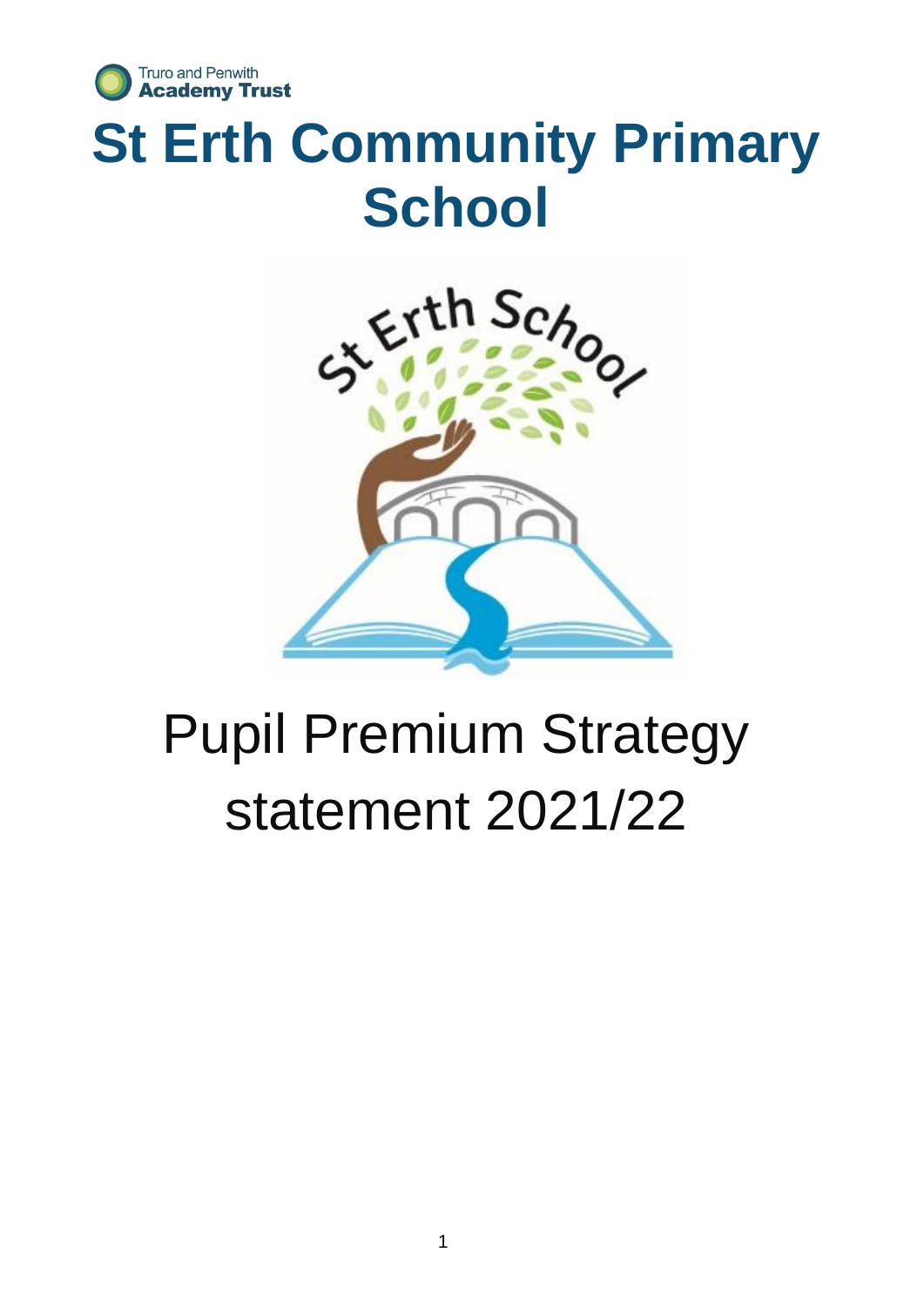#### **Truro and Penwith Academy Trust Pupil premium strategy statement**

This statement details our school's use of pupil premium (and recovery premium for the 2021 to 2022 academic year) funding to help improve the attainment of our disadvantaged pupils.

It outlines our pupil premium strategy, how we intend to spend the funding in this academic year and the effect that last year's spending of pupil premium had within our school.

#### **School overview**

| <b>Detail</b>                                       | <b>Data</b>                                       |
|-----------------------------------------------------|---------------------------------------------------|
| School name                                         | <b>St Erth Community</b><br><b>Primary School</b> |
| Number of pupils in school                          | 108                                               |
| Proportion (%) of pupil premium eligible pupils     | 30%                                               |
| Academic year/years that our current pupil premium  | 2020/21                                           |
| strategy plan covers (3 year plans are recommended) | 2021/22                                           |
|                                                     | 2022/23                                           |
| Date this statement was published                   | December 2021                                     |
| Date on which it will be reviewed                   | <b>July 2022</b>                                  |
| Statement authorised by                             | <b>William Coleman</b>                            |
| Pupil premium lead                                  | <b>William Coleman</b>                            |
| Governor / Trustee lead                             | Sandra Page                                       |

#### **Funding overview**

| <b>Detail</b>                                                                                                                       | <b>Amount</b> |
|-------------------------------------------------------------------------------------------------------------------------------------|---------------|
| Pupil premium funding allocation this academic year                                                                                 | £47760        |
| Recovery premium funding allocation this academic year                                                                              | £5220         |
| Pupil premium funding carried forward from previous<br>years (enter £0 if not applicable)                                           | £0            |
| Total budget for this academic year                                                                                                 | £52980        |
| If your school is an academy in a trust that pools this<br>funding, state the amount available to your school this<br>academic year |               |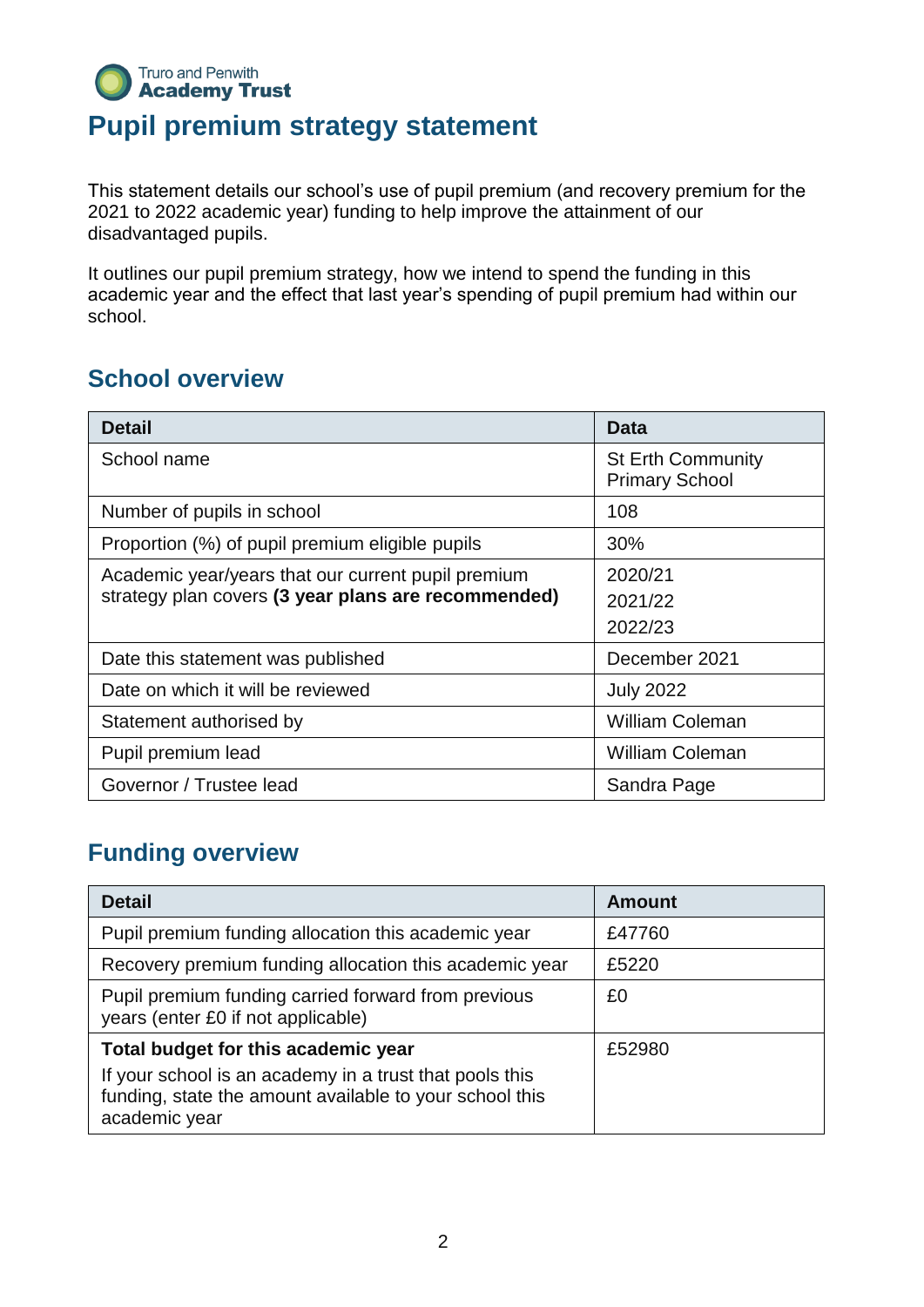

## **Part A: Pupil premium strategy plan**

#### **Statement of intent**

It is our intention that all pupils attending St Erth Primary School are supported to meet the ambition set out in our curriculum intent. Namely that '*Children to leave St Erth School being confident, aspirational and self-aware learners.*' This is the ambition for all learners despite the challenges and disadvantage they may face. It includes making good progress from their starting points in all areas of the curriculum leading to high levels of attainment. Our Pupil Premium strategy is focused on achieving this outcome for disadvantaged pupils.

In devising this the school has carefully considered the best evidence and advice available. Strategies and approaches are then selected following this research to address the unique challenges faced by pupils at St Erth. Selected strategies are a tired approach as recommended by the Education Endowment Foundation and fall into 3 categories: high quality teaching, targeted academic support and wider strategies.

At St Erth these strategies are designed create a sense of place, ownership and safety for disadvantaged pupils. High quality teaching and learning leads this approach, creating engagement in pupils and harnessing this to drive progress through the curriculum. High adult ratios enable teaching to be precise and personalised, increase the amount of 1:1 time pupils receive in class and creates capacity for daily intervention. Whilst being designed to support our disadvantaged pupils in the challenges they face, these approaches also benefit non-disadvantaged pupils, sustaining and improving their progress and attainment, whilst improving attainment and progress for disadvantaged pupils.

Educational recovery from Covid-19 is integral in our strategy. The challenges faced by our disadvantaged pupils have been exacerbated over the past 2 academic years. In addition to this experiences for each individual during lockdowns varied, requiring our response to be dynamic and responsive to these needs, whilst at the same time structured and rigorous.

The school identifies the challenges its pupil's face through observations and assessments both diagnostic and summative. Progress against these is then measured in the same fashion allowing for careful on-going analysis and improvement.

### **Challenges**

This details the key challenges to achievement that we have identified among our disadvantaged pupils.

| <b>Challenge</b><br>number | Detail of challenge                                                                                                                                                                                |
|----------------------------|----------------------------------------------------------------------------------------------------------------------------------------------------------------------------------------------------|
|                            | Our assessments and observations indicate that, a high number of pupils<br>unable to fully access learning due to barriers predominately related to social,<br>emotional and mental health issues. |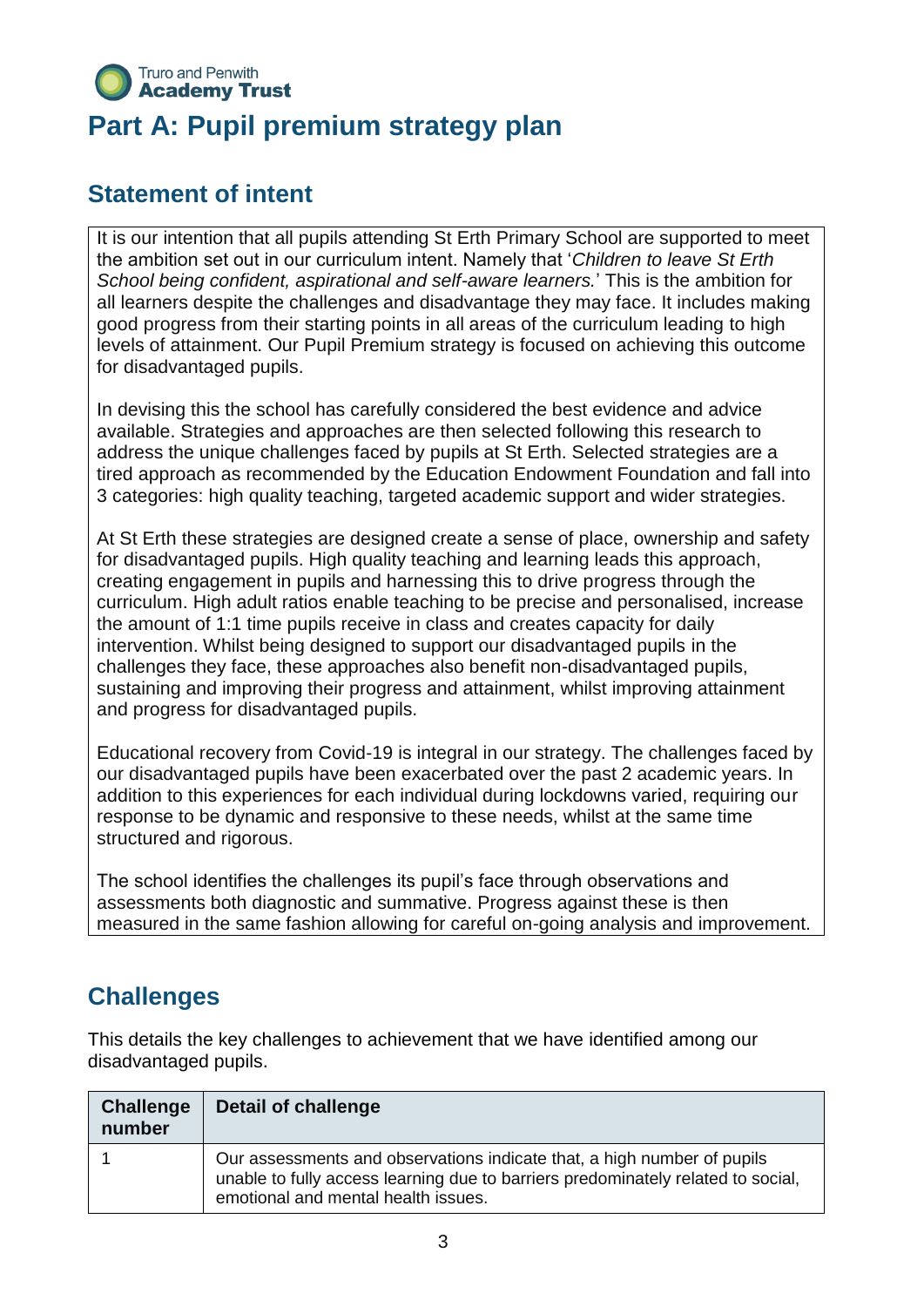

# **Truro and Penwith<br>Academy Trust**

| $\overline{2}$ | A high number of pupils lack a clear understanding of the learning process<br>(Metacognition) and have a dependency on others to support their learning<br>and organise for them.                                                                         |
|----------------|-----------------------------------------------------------------------------------------------------------------------------------------------------------------------------------------------------------------------------------------------------------|
| 3              | High mobility (30%) PP pupils into the school impacting on continuity, pupils<br>having to catch up and fit in with different learning programmes, styles etc                                                                                             |
| 4              | Oral language skills and vocabulary are underdeveloped when starting school<br>and this gap persists effecting attainment and progress from reception to year<br>6. This disproportionately effects our disadvantaged students.                           |
| 5              | Early and on-going assessment of pupil's ability in phonics indicates that when<br>compared to non-disadvantaged pupils, disadvantaged pupils have more<br>difficulty and require a higher percentage of additional support.                              |
| 6              | Assessment of maths indicates that disadvantaged pupil's level of attainment<br>is below that of non-disadvantaged pupils.                                                                                                                                |
|                | Whole school attainment data indicates that 56% of our disadvantaged pupils<br>were working at expected levels of attainment for relevant to their year group<br>across the school at the end of 2020/21 compared to 79% of non-<br>disadvantaged pupils. |
| $\overline{7}$ | Assessment of reading indicates that disadvantaged pupil's level of attainment<br>is below that of non-disadvantaged pupils.                                                                                                                              |
|                | Whole school attainment data indicates that 59% of our disadvantaged pupils<br>were working at expected levels of attainment for relevant to their year group<br>across the school at the end of 2020/21 compared to 81% of non-<br>disadvantaged pupils. |
| 8              | Assessment of writing indicates that disadvantaged pupil's level of attainment<br>is below that of non-disadvantaged pupils.                                                                                                                              |
|                | Whole school attainment data indicates that 44% of our disadvantaged pupils<br>were working at expected levels of attainment for relevant to their year group<br>across the school at the end of 2020/21 compared to 65% of non-<br>disadvantaged pupils. |
| 9              | The percentage of pupils on the schools Special Education Needs register is<br>higher among our disadvantaged pupils. At the start of 2021/22 27% of<br>disadvantaged pupils were on the SEN register compared to 8% of non-<br>disadvantaged pupils.     |
| 10             | Attendance amongst our pupil premium children is on average below that of<br>their peers.                                                                                                                                                                 |

#### **Intended outcomes**

This explains the outcomes we are aiming for **by the end of our current strategy plan**, and how we will measure whether they have been achieved.

| Intended outcome                                                                            | <b>Success criteria</b>                                                                                                                                                              |
|---------------------------------------------------------------------------------------------|--------------------------------------------------------------------------------------------------------------------------------------------------------------------------------------|
| Pupils emotional and well-being needs are<br>met at school and they are ready for learning. | Assessment and observations indicate that<br>pupil's emotional and well-being needs are<br>being met at school. This results in sustained<br>improvements in: well-being, behaviour, |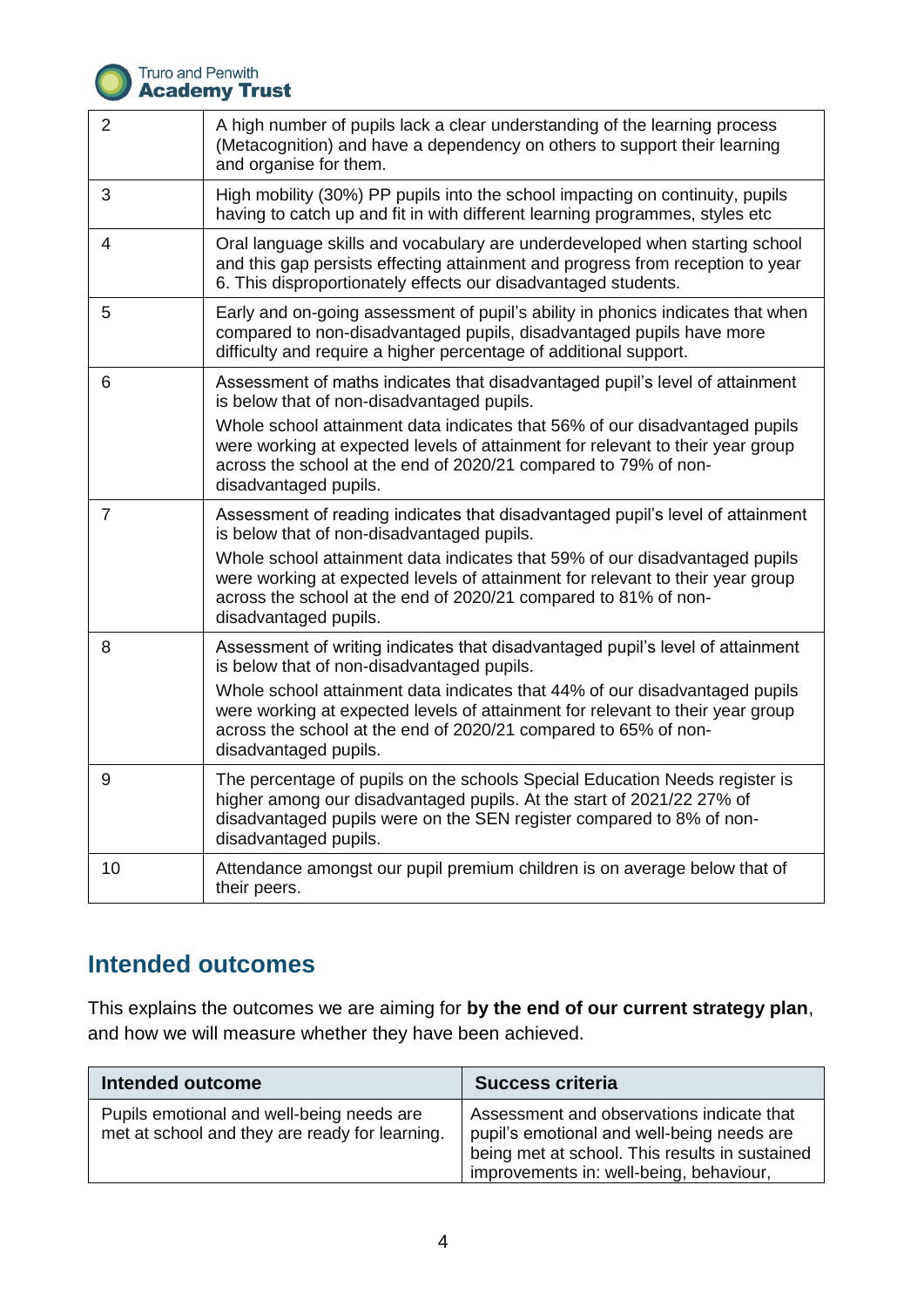

|                                                                                                                                                                                       | engagement, attendance and resilience<br>when faced with challenges.                                                                                                                                                                                                                                                                                                                                                                                                            |
|---------------------------------------------------------------------------------------------------------------------------------------------------------------------------------------|---------------------------------------------------------------------------------------------------------------------------------------------------------------------------------------------------------------------------------------------------------------------------------------------------------------------------------------------------------------------------------------------------------------------------------------------------------------------------------|
| Pupils are self- motivated and enabled to<br>achieve well in their learning. Children improve<br>their understanding of metacognitive strategies<br>and apply this to their learning. | Pupil's knowledge of themselves as learners<br>is systematically developed as they move<br>through the school. This results in them be-<br>coming confident, self-aware and aspirational<br>learners, who are well-prepared at each step<br>for the next stage in their education. This re-<br>sults in improved outcomes academically. By<br>the end of 2022/23 disadvantaged pupils<br>achieve in line with their peers for expected<br>attainment at the end of key stage 2. |
| Improved use of language and vocabulary                                                                                                                                               | Assessments and observations indicate<br>improved outcomes in pupil's use of oral and<br>written language. This is evidenced through<br>improved outcomes in writing at KS1. KS1<br>writing in 2022/23 result with more than 70%<br>of disadvantaged pupils reaching expected<br>standards.                                                                                                                                                                                     |
| Improved reading attainment                                                                                                                                                           | Key stage 2 reading outcomes in 2022/23<br>result in more than 73%, 2019 national<br>average, of disadvantaged pupils achieve<br>expected outcomes. Year 1 phonics<br>screening in 2022/23 results in more than<br>90% of disadvantaged pupils at expected<br>standards.                                                                                                                                                                                                        |
| Improved writing attainment                                                                                                                                                           | Key stage 2 writing outcomes in 2022/23<br>result in more than 70% of disadvantaged<br>pupils achieve expected outcomes.                                                                                                                                                                                                                                                                                                                                                        |
| Improved maths attainment                                                                                                                                                             | Key stage 2 maths outcomes in 2022/23<br>result in more than 70% of disadvantaged<br>pupils achieve expected outcomes.                                                                                                                                                                                                                                                                                                                                                          |
| To ensure high attendance is sustained for all<br>pupils, in particular those who are<br>disadvantaged.                                                                               | This is demonstrated in 2022/23 by:<br>The overall attendance rate being<br>above national averages and the gap<br>between disadvantaged and non-<br>disadvantaged pupils being reduced<br>to 1% at most<br>The percentage of pupils who are<br>$\bullet$<br>persistently absent is below 9%<br>including those pupils who are<br>disadvantaged.                                                                                                                                |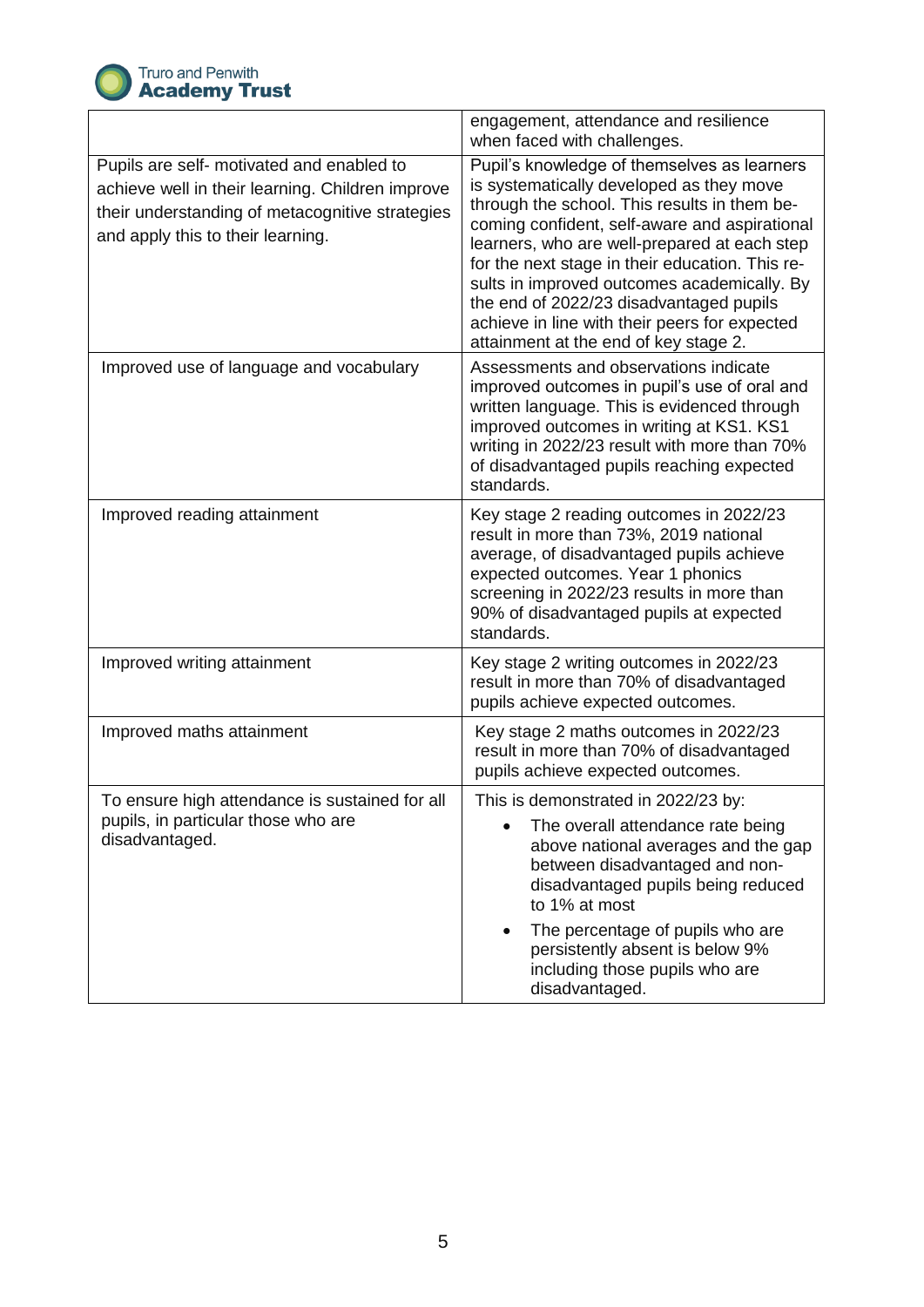#### **Truro and Penwith Academy Trust Activity in this academic year**

This details how we intend to spend our pupil premium (and recovery premium funding) **this academic year** to address the challenges listed above.

#### **Teaching (for example, CPD, recruitment and retention)**

Budgeted cost: £26,513

| <b>Activity</b>                                                                                                                                                                                                                                           | Evidence that supports this approach                                                                                                                                                                                                                                                                                                                                                                                                                                                                                                                                                                                                                      | <b>Challenge</b><br>number(s)<br>addressed |
|-----------------------------------------------------------------------------------------------------------------------------------------------------------------------------------------------------------------------------------------------------------|-----------------------------------------------------------------------------------------------------------------------------------------------------------------------------------------------------------------------------------------------------------------------------------------------------------------------------------------------------------------------------------------------------------------------------------------------------------------------------------------------------------------------------------------------------------------------------------------------------------------------------------------------------------|--------------------------------------------|
| Development of<br>metacognitive strategies.<br>Allocation of group<br>support<br>Additional TA support to<br>increase capacity for<br>individual support by<br>teachers and TAs to<br>develop their thinking.<br>Teacher release time for<br>on-gong CPD. | Allocation of TA support beyond normal<br>classroom grouping to ensure all PPG pupils<br>receive a higher amount of individual attention<br>and focused intervention to support needs.<br>There is strong evidence that developing<br>metacognitive teaching practices and<br>supporting children to have developed<br>metacognitive strategies in their work has a<br>significant impact on attainment and progress.<br>High levels of staffing allow for more 1:1 time<br>in class and intervention, providing children<br>with consistent personalised modelling of<br>metacognitive strategy.<br><b>EEF Metacognition and self-regulated learning</b> | 1, 2, 5, 6, 7, 8.                          |
| Purchase licences for<br>high quality online<br>learning programmes for<br>maths and English to<br>support home learning.                                                                                                                                 | There is evidence that applying a flipped<br>learning model to homework, where pupils<br>prepare at home for teaching in school, can<br>have a positive impact. In addition to<br>homework set by the teacher subscriptions<br>purchased for use at home and in school<br>allow pupils to practice keys skills and look<br>ahead in their learning as they progress.<br>Through our own observations during periods<br>of remote learning we are confident this has a<br>positive impact on children's engagement and<br>success in the classroom.<br><b>EEF toolkit homework</b>                                                                         | 6,7,8                                      |
| Development of our<br>maths curriculum and<br>teaching, taking into<br>account DFE and EEF<br>guidance, creating a<br>standalone progression<br>for times tables and<br>further maths mastery                                                             | The creation of a standalone progression<br>model for Times Tables to meet the<br>requirements of the year 4 tables' check is we<br>believe likely to have a highly positive impact.<br>This is based on our understanding and<br>observation of our cohort and the<br>requirements of the curriculum in years 5 and<br>6. Our pupils thrive on success and the                                                                                                                                                                                                                                                                                           | 6                                          |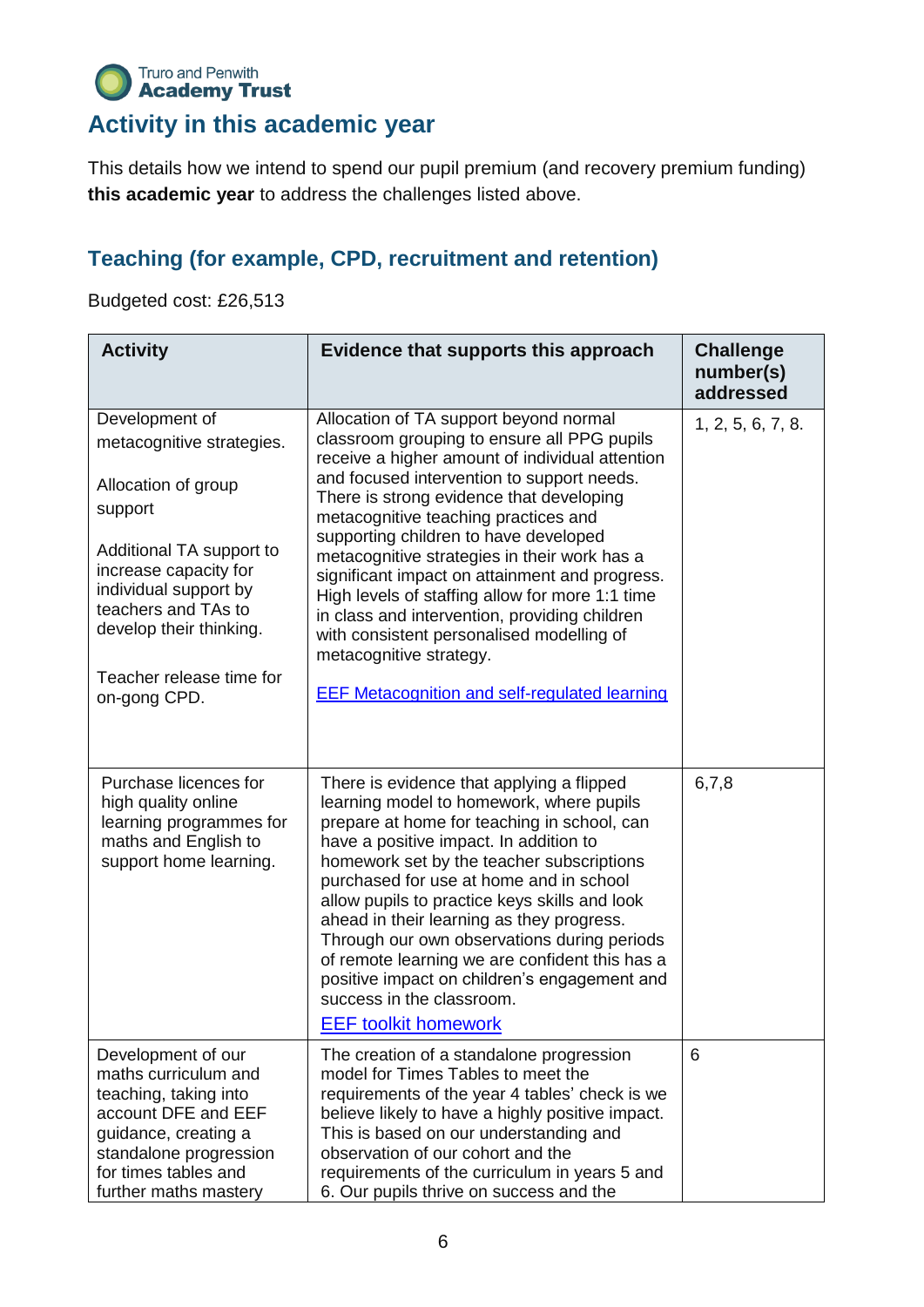

| <b>CPD</b> for Teachers and<br>TAs<br>Release time and training<br>costs.                                                                                                                                                                                                                                                                    | correct level of challenge, high success in this<br>area will lead to high attainment at the end if<br>KS2. Use of the DFE publication and EEF<br>report below will continue review of our maths<br>curriculum and identify the need for training.<br>Maths KS2 & KS1 guidance<br><b>EEF maths in KS2 &amp; KS3</b>  |         |
|----------------------------------------------------------------------------------------------------------------------------------------------------------------------------------------------------------------------------------------------------------------------------------------------------------------------------------------------|----------------------------------------------------------------------------------------------------------------------------------------------------------------------------------------------------------------------------------------------------------------------------------------------------------------------|---------|
| Development of an in<br>house DFE validated<br>phonics scheme to<br>secure stringer phonics<br>teaching for all pupils.<br>Staff training and release<br>time                                                                                                                                                                                | Strong phonics teaching is an essential<br>foundation to children's early experience of<br>reading and future achievement. Time taken<br>to develop a bespoke approach meeting the<br>particular needs of pupils at St Erth is highly<br>likely to have a significant positive impact.<br><b>EEF toolkit phonics</b> | 5, 7    |
| Carrying out early<br>language interventions,<br>ensuring engaging<br>quality texts are used to<br>develop language from<br>the start of EYFS.<br>embedding age and<br>development appropriate<br>reading interventions.<br>We will purchase<br>resources, fund teacher<br>release time to plan and<br>train and fund TA time to<br>deliver. | There is a strong body of evidence supporting<br>the fact that oral language interventions that<br>encourage discussion and reading aloud, led<br>by trained and supported staff, have a<br>significant impact on pupil's development.<br><b>EEF toolkit oral language interventions</b>                             | 4, 5, 7 |

#### **Targeted academic support (for example, tutoring, one-to-one support structured interventions)**

Budgeted cost: £12,348

| <b>Activity</b>                                                                                                                                                                           | <b>Evidence that supports this</b><br>approach                                                                                                                                                                                                                                                                                                                                                                                                                                                                                             | <b>Challenge</b><br>number(s)<br>addressed |
|-------------------------------------------------------------------------------------------------------------------------------------------------------------------------------------------|--------------------------------------------------------------------------------------------------------------------------------------------------------------------------------------------------------------------------------------------------------------------------------------------------------------------------------------------------------------------------------------------------------------------------------------------------------------------------------------------------------------------------------------------|--------------------------------------------|
| Capacity in each class<br>to deliver small group<br>and 1:1 interventions in<br>the afternoon – maths<br>on track etc.<br>Ensure adequate TA<br>hours.<br>Enable teacher release<br>time. | Creating this capacity ensures that<br>pupils receive regular and rapid<br>intervention, allowing them to more<br>prepared for the following days learning<br>preventing them from falling behind. In<br>addition, to this as interventions are<br>directly planned from class work and<br>the current, unit, sequence or topic of<br>work pupils receive direct individualised<br>feedback which they are supported to<br>take action on. This improves the<br>impact and level of feedback, as well as<br>continually developing pupil's | 2, 3, 4, 5, 6, 7, 8, 9                     |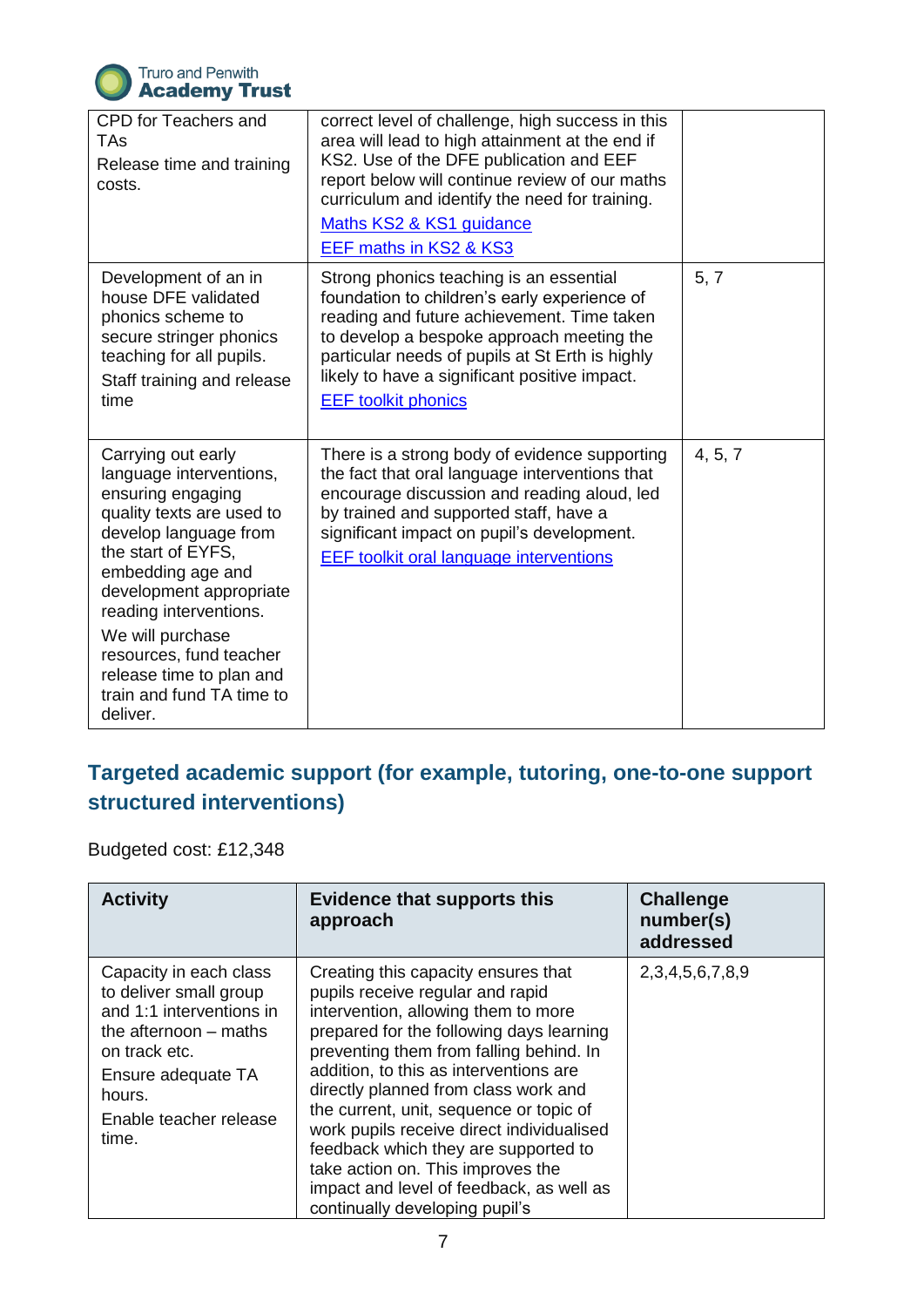

|                                                                                                                                                                                                        | metacognitive ability and<br>understanding. Through intervention<br>they are supported to identify strategies<br>that will impact their learning<br>immediately.<br><b>EEF toolkit feedback</b><br><b>EEF toolkit Teaching assistant</b><br>interventions<br><b>EEF Metacognition and self-regulation</b>                                                                                                                                                                                                                                          |            |
|--------------------------------------------------------------------------------------------------------------------------------------------------------------------------------------------------------|----------------------------------------------------------------------------------------------------------------------------------------------------------------------------------------------------------------------------------------------------------------------------------------------------------------------------------------------------------------------------------------------------------------------------------------------------------------------------------------------------------------------------------------------------|------------|
| Maintain programme of<br>intervention to improve<br>listening, narrative and<br>vocabulary skills.<br>Training and release<br>time for TAs.                                                            | There is research to evidence, and our<br>own observations and assessments<br>support the fact that, oral language<br>interventions can have a positive impact<br>on the development of pupil's language<br>skills. Specific reading comprehension<br>interventions that focus on a<br>combination of speaking and listening<br>also have academic impact.<br><b>EEF toolkit oral language interventions</b><br><b>EEF</b> toolkit reading comprehension<br><b>strategies</b>                                                                      | 4,7        |
| Ensure capacity for<br>supporting emotional<br>well-being on a 1:1<br>basis is in place.<br>Maintain qualifications of<br>relevant staff. Allow time<br>for coordination of<br>support to be well led. | Pupils' whose emotional need are met<br>in school are more ready to learn and<br>meet the challenges the curriculum and<br>school life in general sets for them. By<br>meeting these needs pupils are more<br>engaged in their learning and more<br>ambitious, which leads to them<br>accessing more of the academic<br>provision described in this report and<br>therefore making greater academic<br>progress. Through our observations and<br>assessments the impact of this<br>provision is clear.<br><b>EEF</b> social and emotional learning | 1,2,3,9,10 |

#### **Wider strategies (for example, related to attendance, behaviour, wellbeing)**

#### Budgeted cost: £14,119

| <b>Activity</b>                                       | <b>Evidence that supports this</b><br>approach                                | <b>Challenge</b><br>number(s)<br>addressed |
|-------------------------------------------------------|-------------------------------------------------------------------------------|--------------------------------------------|
| The school will provide a<br>free of charge breakfast | Our observations evidence that children<br>who attend breakfast club are more | 5,6,7,8,10                                 |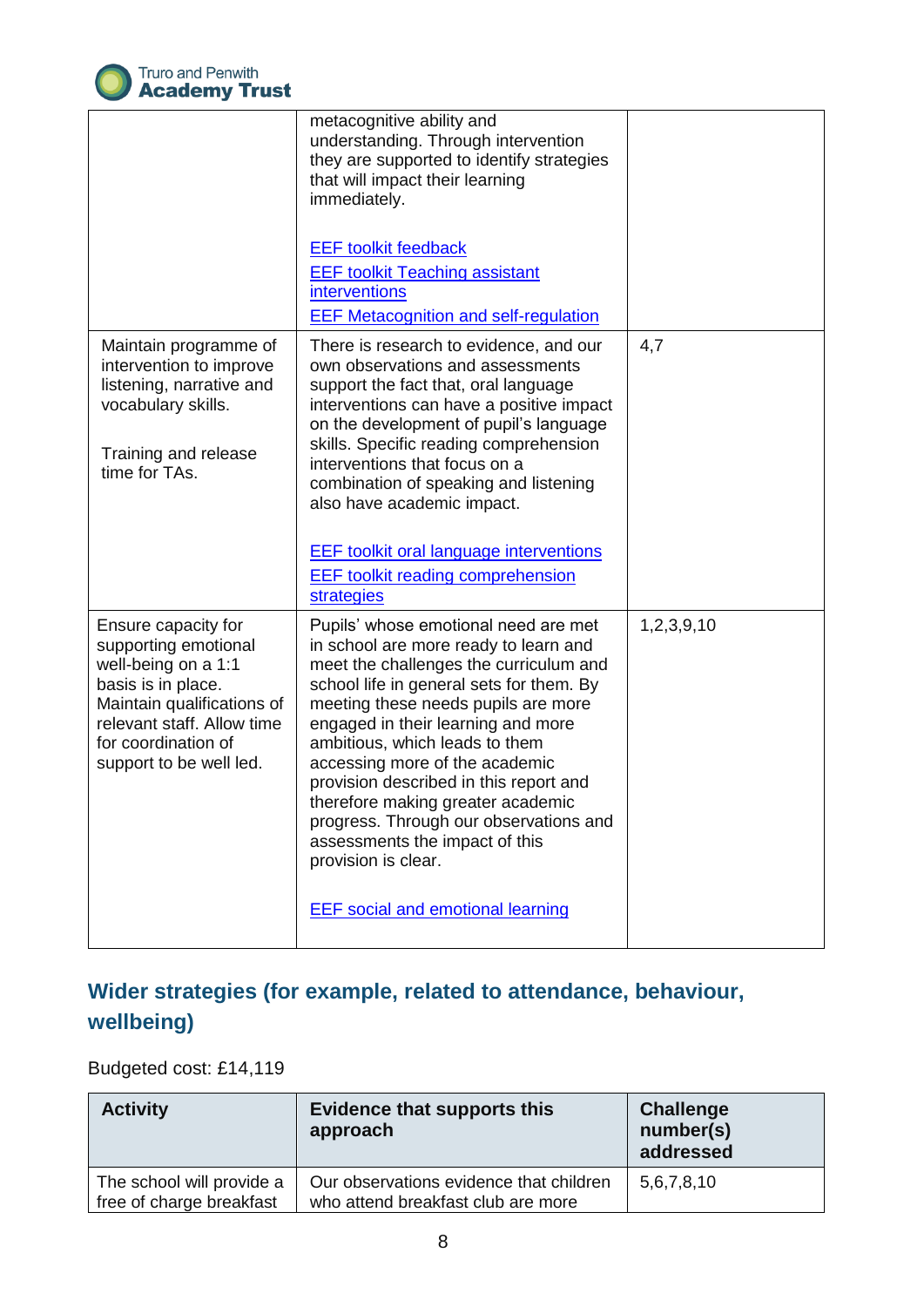

| club provision to<br>disadvantaged pupils.<br>Staffing costs will be<br>covered.                                                                                                                                            | settled and ready to learn when class<br>starts. It provides them with additional<br>well-being support, as worries are dealt<br>with before class. It has a positive<br>impact on attendance for those children<br>who attend. Time is also used for small<br>group intervention and pre-teaching to<br>enhance class room performance.<br><b>EEF toolkit extending school time</b>                                                                                                                                                                                                                                                                                                                                                                                                                                                                                                                              |          |
|-----------------------------------------------------------------------------------------------------------------------------------------------------------------------------------------------------------------------------|-------------------------------------------------------------------------------------------------------------------------------------------------------------------------------------------------------------------------------------------------------------------------------------------------------------------------------------------------------------------------------------------------------------------------------------------------------------------------------------------------------------------------------------------------------------------------------------------------------------------------------------------------------------------------------------------------------------------------------------------------------------------------------------------------------------------------------------------------------------------------------------------------------------------|----------|
| <b>Additional extra-</b><br>curricular activities. A<br>variety of sporting, craft,<br>cooking and other<br>hobbies are put on as<br>after school clubs.<br>We will pay to support<br>additional staff time to<br>run these | Our observations and assessments<br>demonstrate that our pupils benefit both<br>physically and emotionally from physical<br>exercise and other additional social<br>activity. Whilst this is not a specifically<br>academic intervention, we believe at St<br>Erth that readiness to learn is crucial.<br>EEF research on physical activity to<br>raise attainment states the following,<br>Planned extra-curricular activities which<br>include short, regular, and structured<br>teaching in literacy and mathematics<br>(either tutoring or group teaching) as<br>part of a sports programme, such as an<br>after-school club or summer school, are<br>more likely to offer academic benefits<br>than sporting activities alone. There is<br>some evidence that involvement in<br>extra-curricular sporting activities may<br>increase pupil attendance and retention.<br><b>EEF toolkit physical activity</b> | 1,9,10   |
| <b>Ensuring effective SEN</b><br>support. Employing a<br>dedicated SENCO.<br>Increasing non-contact<br>time for SENCO.                                                                                                      | Given the high percentage of<br>disadvantaged pupils who are on the<br>school's SEN register, ensuring quality<br>and adequate dedicated Senco time is<br>essential. This provides further support<br>for pupils, teacher support and parental<br>liaison. The recommendations form the<br>EEF's report on SEN in mainstream<br>schools details the high level of<br>engagement required to meet its 5<br>recommendations.<br><b>EEF SEN in mainstream schools</b>                                                                                                                                                                                                                                                                                                                                                                                                                                                | 1,2,9,10 |
| Forest school provision<br>Cost of provision<br>provided by an outside<br>agency.                                                                                                                                           | The schools observations, pupil voice<br>and assessments demonstrate that our<br>pupils benefit extended time interacting<br>with nature. We employ professionals<br>training in forest school and emotional<br>well-being who deliver forest school<br>provision to support behaviour and well-<br>being in school. The school work<br>closely with practitioners to identify                                                                                                                                                                                                                                                                                                                                                                                                                                                                                                                                    | 1, 2, 10 |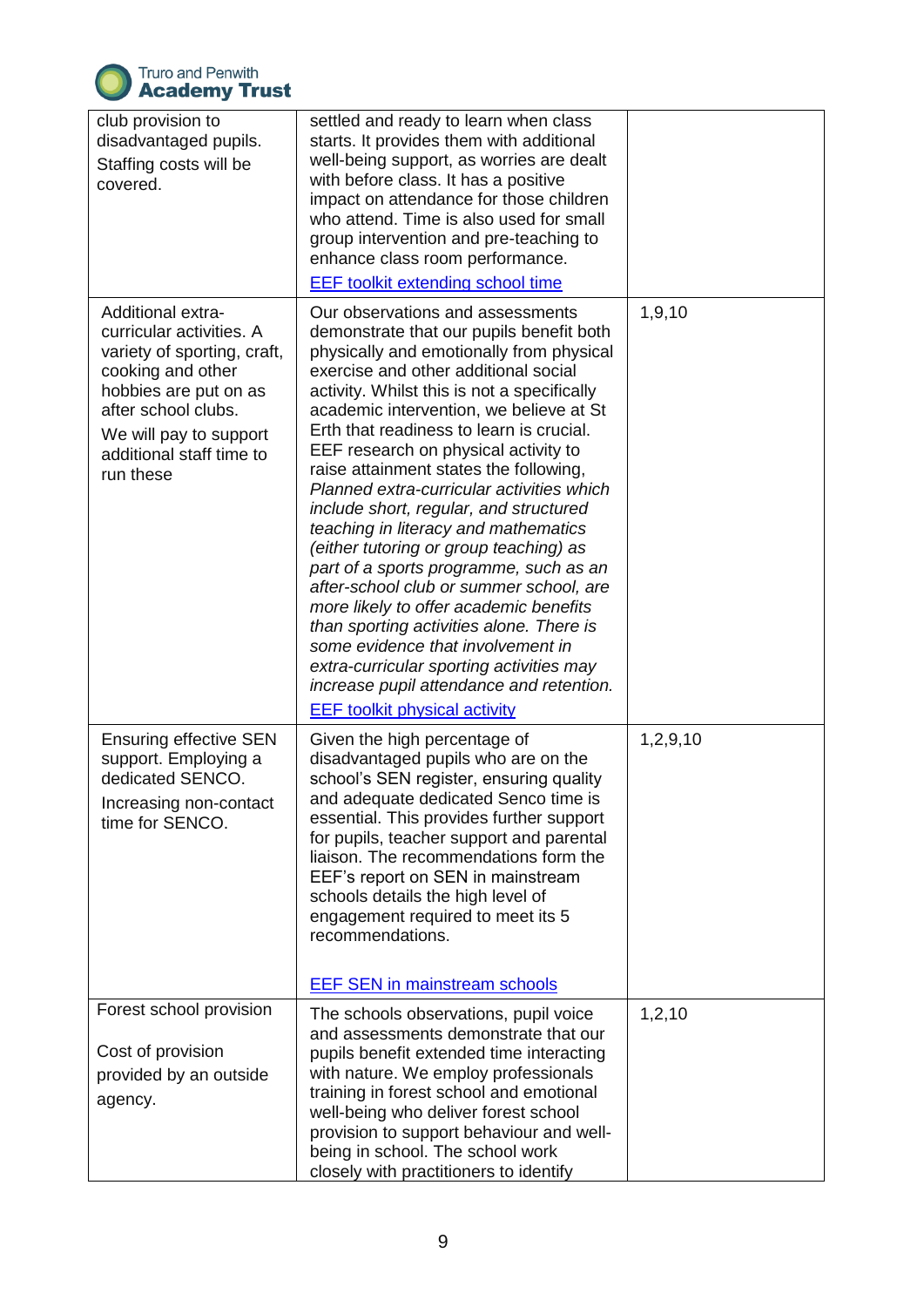

|                                                                                                                                                                                                         | challenges pupils face that can be<br>addressed through this medium.<br><b>EEF toolkit Behaviour interventions</b>                                                                                                                                                                                                                                                                                                                                                                                                                                                                                                                                           |      |
|---------------------------------------------------------------------------------------------------------------------------------------------------------------------------------------------------------|--------------------------------------------------------------------------------------------------------------------------------------------------------------------------------------------------------------------------------------------------------------------------------------------------------------------------------------------------------------------------------------------------------------------------------------------------------------------------------------------------------------------------------------------------------------------------------------------------------------------------------------------------------------|------|
| Pupil premium allocation.<br>The school will ensure<br>that disadvantaged<br>pupils take part in all<br>aspects of school life, by<br>funding some activities<br>using its pupil premium<br>allocation. | For pupils to engage in learning, feel<br>they are valued at school and that their<br>emotional well-being is met, it is<br>essential that they can take part in<br>school life fully. Taking advantage of<br>activities the school may offer, such as<br>residential trips and music tuition, which<br>may cost money and they would miss<br>out on otherwise. Through our own<br>observations and assessment the<br>school views this as an essential<br>intervention to support teaching and<br>learning and pupil's well-being. Allowing<br>us to meet the ambitions we have for<br>children in our curriculum, described in<br>our statement of intent. | 1,10 |

#### **Total budgeted cost: £52,980**